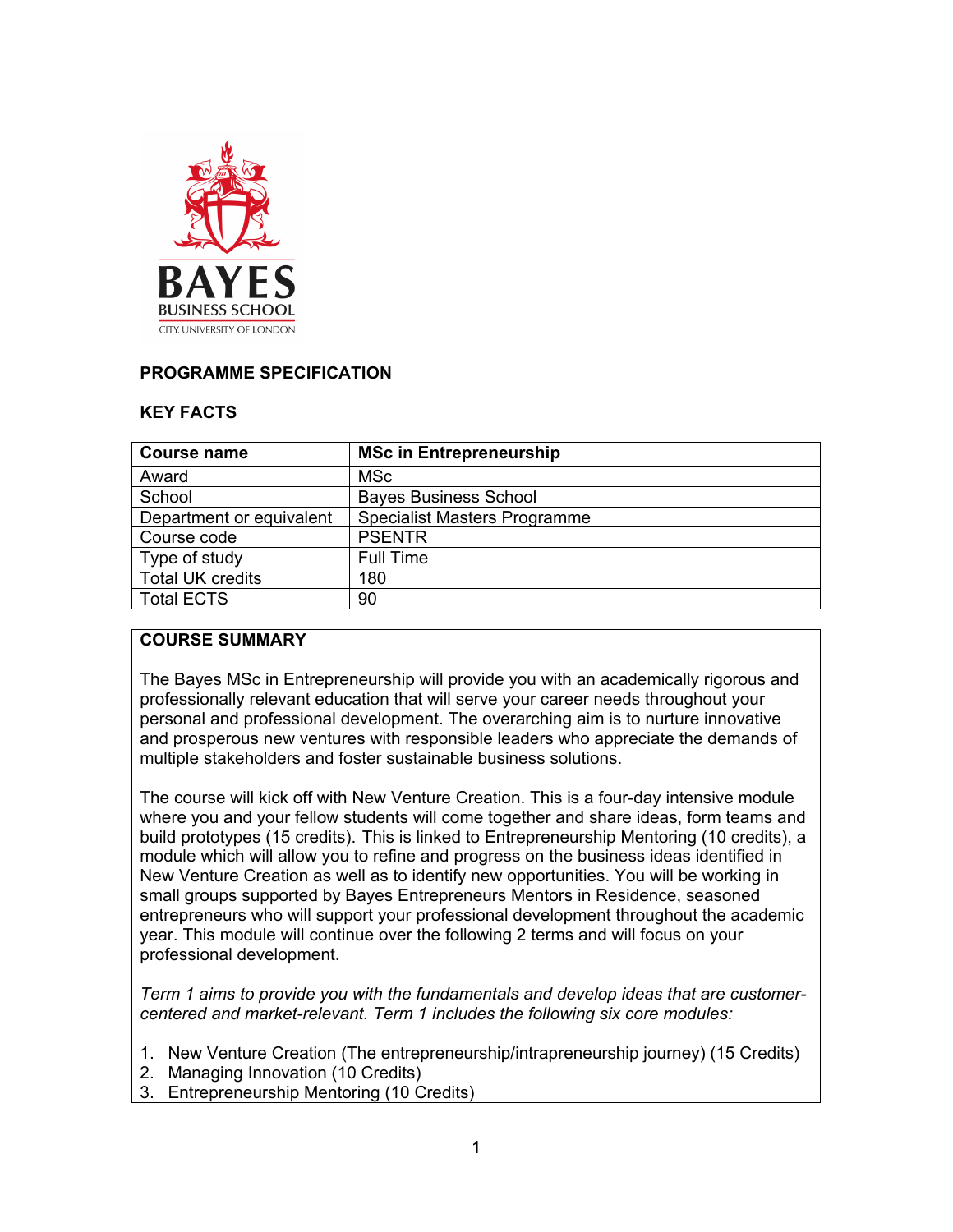- 4. Marketing Innovations (Build a marketing plan for an innovative product/service) (10 Credits)
- 5. Accounting for Entrepreneurs (Learn how to use spreadsheets, Planning financial future, etc.) (10 Credits)
- 6. New Product Development (10 Credits)

*Term one is worth 55 credits in total.*

*Term 2 aims to provide you with the knowledge and understanding to develop a prototype and get your idea off the ground. Term 2 includes the following six core modules with the addition of Entrepreneurship Mentoring (progressing from term 1):*

- 7. Leading Entrepreneurial Teams (Create the definitive network, hire and develop the right programme and culture to support your people) (10 Credits)
- 8. High Growth Entrepreneurship (Anticipate needs and strategize the right way forward for a new business venture or initiative) (10 credits)
- 9. 3.Managing Operations for Scaling Up (Tools and methods for the design, production, and delivery of goods and services) (10 Credits)
- 10. Sales Management: The Art and Science of Sales (Accelerate time to market, build a sales strategy and team) (10 Credits)
- 11. Purpose-driven Entrepreneurship (Develop a venture concept that solves a personally-meaningful, critical, social and/or environmental problem) (10 Credits)
- 12. Funding the New Venture (Prepare for raising money for a new business or initiative) (10 Credits)
- 13. Entrepreneurship Mentoring (10 credits)
- *Term two is worth 60 credits in total.*

*Term three focuses on helping you launch your ideas, go to market and refine product offering*

- 14. The Entrepreneurial Advisor: Problem Solving for Early-stage Companies or new initiatives (This is a consulting project where teams of students work closely with a start-up or large organization in order to help them address an issue (e.g. market research, international expansion)) (15 Credits)
- 15. M&A and Other Exits for Entrepreneurs (This course focuses on theoretical and practical issues of acquiring a business) (10 Credits)
- 16. You will complete Entrepreneurship Mentoring module (10 credits) and develop your MVP.

You can also either take three electives from or do a Business Research Project/Business Plan (30 credits). You will also have the opportunity to enter the Business Plan Competition which is optional and carries no credits. *Term three is worth 65 credits in total.*

Throughout the programme you will be encouraged to develop an attitude towards learning from failure and taking calculated risks. We will cover challenges and risks that entrepreneurs face and ways to recover from failure.

## **Professional Development**

This is an important component of your course since it requires you to practice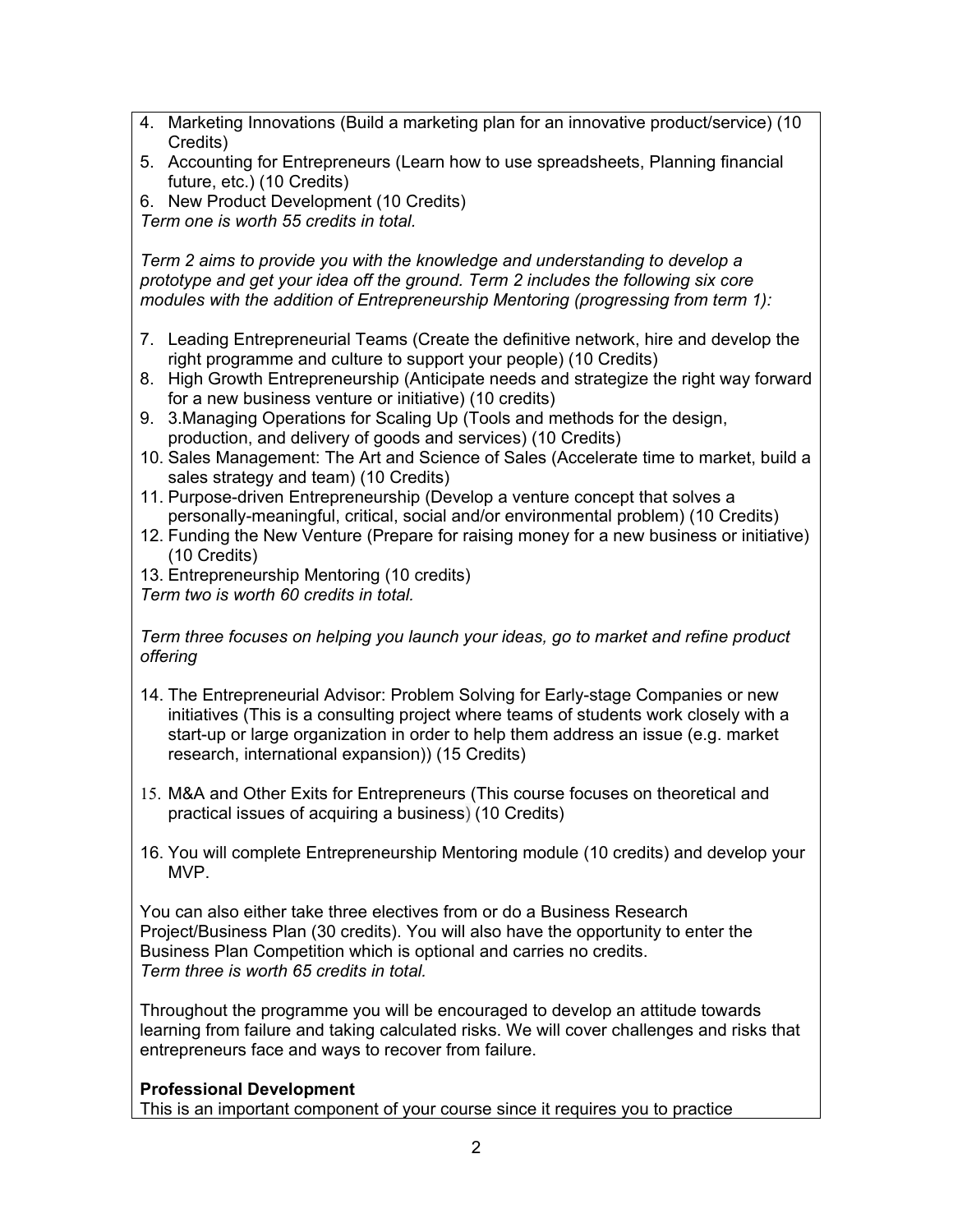entrepreneurship. This in return will have two important benefits: an enhanced student experience for you and the accumulation of practical knowledge important to your development. During induction, we will discuss the compulsory activities that you have to participate in and reflect on, throughout the academic year. You will be required to develop a professional development portfolio, which may include: , participation in startup competitions, attendance to all relevant events (and reflections), participation in research projects of faculty in the entrepreneurship group.

#### Aims

In addition to the aims and objectives of the Bayes Business School, the aim of the MSc in Entrepreneurship is to develop you into an informed, knowledgeable, confident, networking entrepreneur (launching and growing their own venture) or intrapreneur (developing an entrepreneurial initiative within a large organization) who can perform in an international business environment within resource constraints. This aim falls within City, University of London's strategic aims of providing high quality education, making a significant contribution to the success of London as a world city and increasing its international scope and reputation.

Specifically, the MSc in Entrepreneurship course aims to:

- 1. enable you to acquire solid and up-to-date knowledge, based on both academic theory and hands-on expertise, with a heavy emphasis on the creation and growth of new ventures;
- 2. equip you with rigorous quantitative and qualitative analytical skills to problem solve and deal with complex issues when creating and growing your new venture;
- 3. equip you with key "soft" skills, such as persuading people and organizations, creativity, persistence, working in teams, communication skills, leadership and initiative;
- 4. develop your critical thinking and reflective (able to appraise and evaluate your own strategic plans and decisions) skills;
- 5. encourage you to become not only an excellent entrepreneur, but also a responsible leader and key driver of the change you desire to see in the world.

# **WHAT WILL I BE EXPECTED TO ACHIEVE?**

## **On successful completion of this programme, you will be expected to be able to:**

Knowledge and understanding:

- Demonstrate key knowledge by describing, defining and explaining the fundamentals of finance, strategic management, operations, human resource management and marketing relevant to the creation and growth of new business ventures.
- Analyse the changing external context (for example by assessing the potential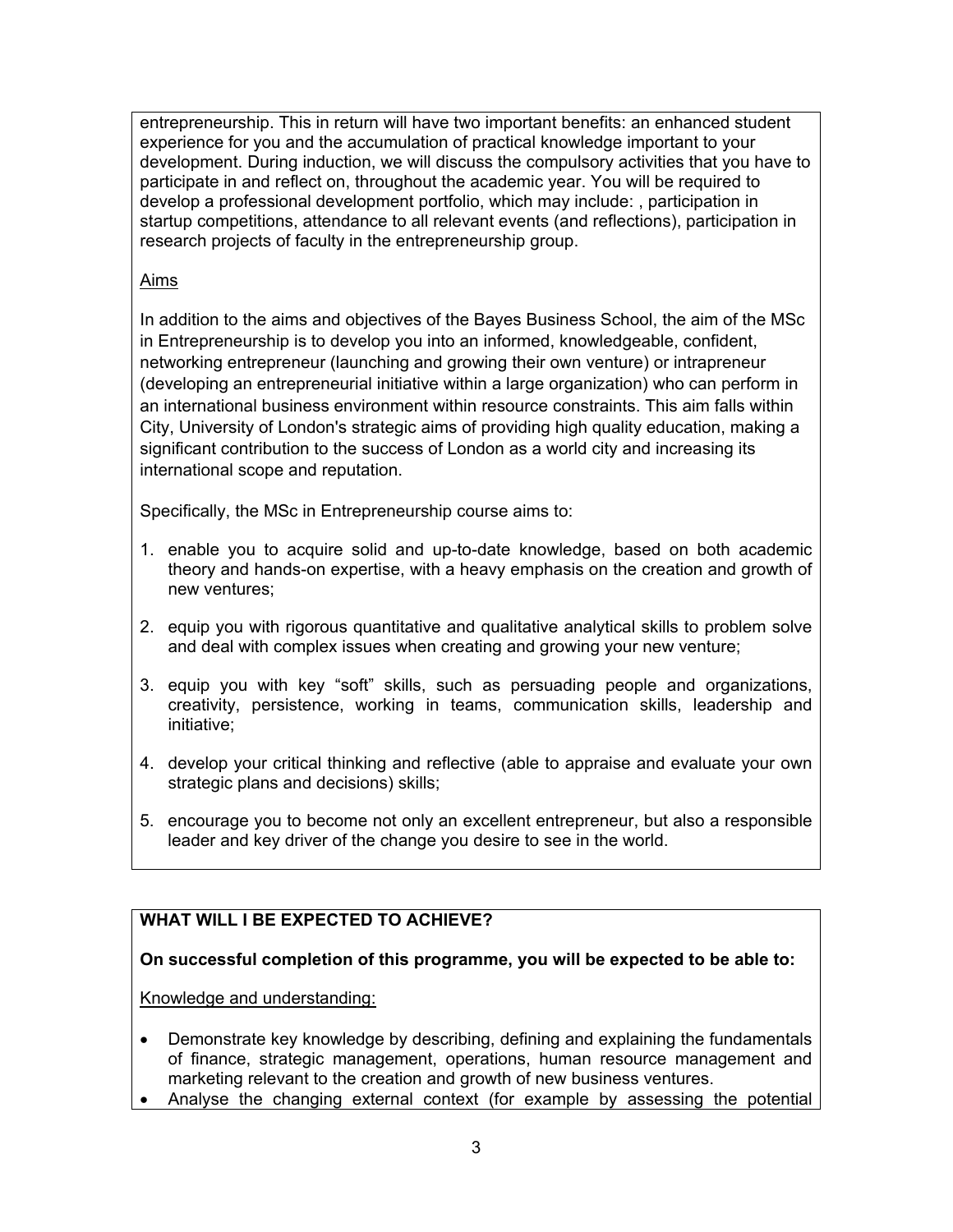impact of current developments in technology, fundraising, accelerator entry) critical to the creation and growth of new business ventures.

- Identify and apply various analytical tools relevant to the creation and growth of new business ventures.
- Analyse and synthesise academic research to enable you to make informed and objective decisions in a wide range of situations when creating and growing a new business venture.
- Evaluate and synthesize critical insights into the principles and theories that inform and develop effective approaches to the entrepreneurial process.
- Articulate the intended and potentially unintended societal impacts of entrepreneurial activity (including on producers, suppliers, employees, customers and other stakeholders).
- Debate the limitations of entrepreneurship in creating positive social, economic and environmental value.

# Skills:

- Creatively and systematically synthesize, critically analyze and convert theory relating to creating and growing a new business venture into practice.
- Examine and evaluate interesting business ideas in order to construct them into viable business opportunities.
- Plan and carry out independent and original research/project work to assess the potential for a new business venture in a specific area.
- Think critically and creatively: organise thoughts, analyse, synthesise, critically appraise, including the ability to identify assumptions, evaluate statements in terms of evidence, detect false logic, define terms adequately and generalise appropriately.
- Solve problems and make decisions relating to new business ventures using appropriate theories, concepts and techniques. Think critically and work objectively and productively within teams to overcome challenges.
- Operate in a variety of inter-personal and team roles and take leadership roles where appropriate. Communicate your business opportunity effectively and succinctly to a professional audience.
- Develop skills as an independent learner.
- Develop skills in designing, managing and executing a business idea.
- Identify risks of failure and learn to switch plans rather than escalating the failure.
- Select an entrepreneurial path that resonates with your personal values and interests despite current trends. Gain awareness of the mix of motivations driving the professional activities of yourself and those around you
- •

# Values and attitudes:

- Show the ability and willingness to work effectively in a variety of situations.
- Show a genuine and continuing interest in the study and practice of entrepreneurship, including the development of learning skills that will ensure self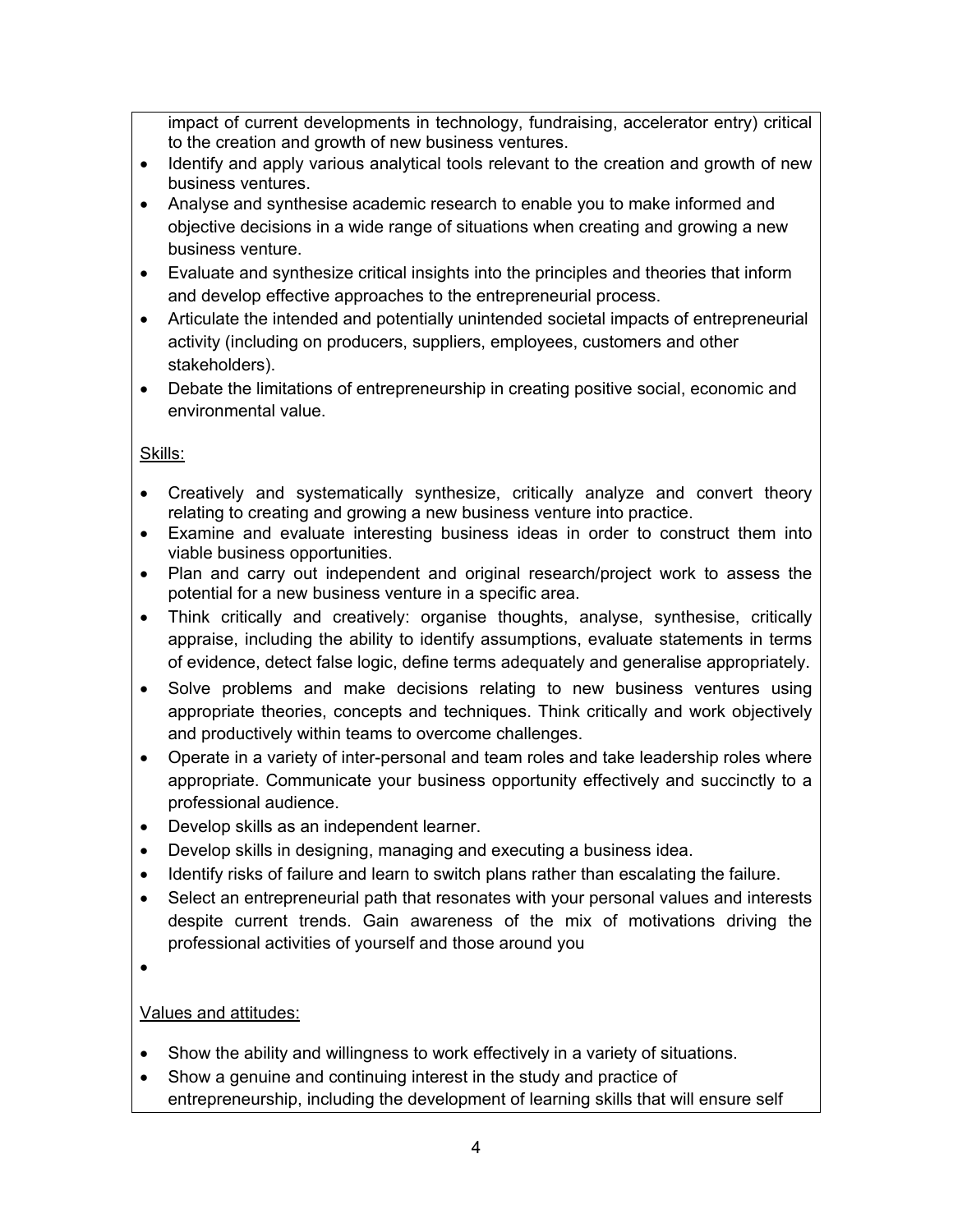confidence, belief and awareness.

- Show assurance, confidence and self awareness in your ability to apply the skills and knowledge learned in the degree.
- Improved self-confidence and increased self-assurance in your own abilities as an entrepreneur
- Gain professional insight into your chosen industry and career
- Gain awareness of new opportunities and directions
- Gain awareness of your transferrable skills and those you need to develop

This course has been developed in accordance with the QAA Subject Benchmark for Business and Management.

## **HOW WILL I LEARN?**

The MSc in Entrepreneurship reflects the pedagogic philosophy of Bayes Business School: advanced, technically challenging education to prepare professionals and leaders to operate at decision-making levels. Learning is delivered and achieved through a range of methods including lectures, case studies, group work presentations, real-world projects, simulations, seminars and hands-on sessions. You will also make extensive use of Moodle, our Virtual Learning Environment (VLE), which will be used to support all teaching and learning on the course.

We emphasise the specific acquisition of sound theoretical foundations of entrepreneurship and develop your ability to apply this knowledge in practical, real-world contexts through the study of current and future marketing theories. Student presentations to lecturers, visitors from the City and TechCity community and other members of the class are used to give invaluable practice in applying and expressing complex subject matter clearly and concisely to an audience. Group work, the preparation of case studies, pitch decks, financial, operational, marketing and strategic plans consolidate the acquired knowledge and build interpersonal and communication skills which are essential for any future career.

The MSc in Entrepreneurship is designed and structured to allow for intellectual progression through core modules taught in terms 1 and 2. Modules taught in term 2 normally build on the knowledge and skills acquired in term 1. Term three allows for further progression by choosing specialist elective modules or a business plan, where students can apply knowledge and skills acquired earlier in the programme.

A minimum of 10 teaching and learning hours (both contact and non-contact) are required for each credit awarded. The precise weighting of different types of learning depends on the modules you take and the breakdown is therefore provided within the appropriate module specifications.

Non-contact hours are for self directed study and account for the **minimum** amount of time you should spend studying independently, including subject research, reading, working in groups and completing assignments and other homework.

#### **Overall teaching and learning hours: approx. 1800 hours**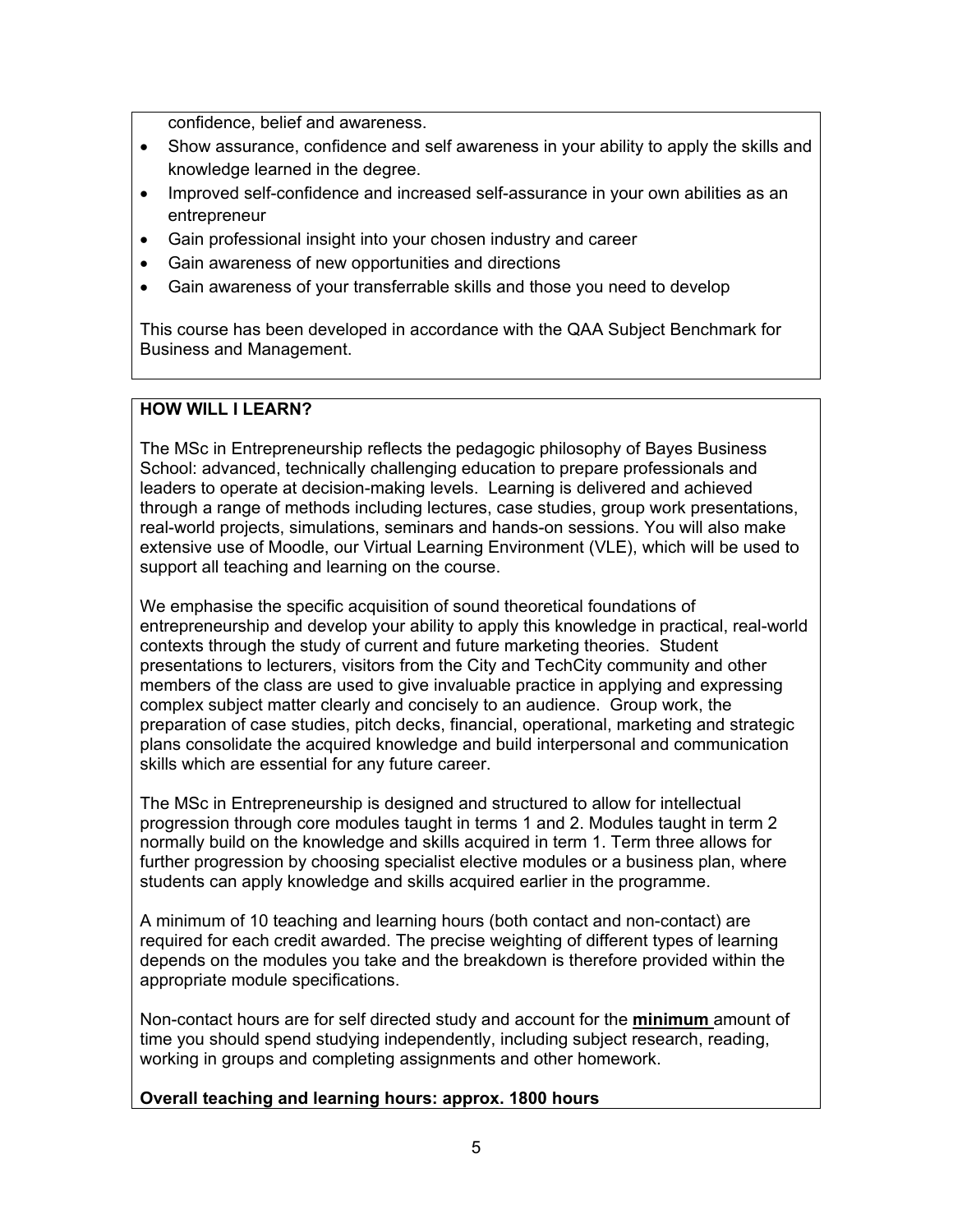**Contact hours: approx. 340 hours**

## **WHAT TYPES OF ASSESSMENT AND FEEDBACK CAN I EXPECT?**

Assessment and Assessment Criteria

This course is assessed by coursework and examinations and applies standard MSc grade related criteria.

Groupwork is the most appropriate way of assessing entrepreneurial knowledge, skills and abilities. Academic studies and industry feedback reinforce the importance of teams and team working in new ventures. Less than 10% of venture capital backed start-ups have one founder – the rest are all founded by teams. The programme aims to help students convert an idea into a viable business opportunity by learning to develop the different sections of a business plan, practice how to pitch to and raise funds from angel investors or venture capitalists. If they want venture backing, it is important to find cofounders. Following assessment criteria, this programme aims to also assess individual contribution in the group in the majority of the modules (e.g. individual presentations, individual class participation and exams).

Assessment Criteria are descriptions, based on the intended learning outcomes, of the skills, knowledge or attitudes that you need to demonstrate in order to complete an assessment successfully, providing a mechanism by which the quality of an assessment can be measured. Grade- Related Criteria are descriptions of the level of skills, knowledge or attributes that you need to demonstrate in order achieve a certain grade or mark in an assessment, providing a mechanism by which the quality of an assessment can be measured and placed within the overall set of marks. Assessment Criteria and Grade-Related Criteria will be made available to you to support you in completing assessments. These may be provided in programme handbooks, module specifications, on the virtual learning environment or attached to a specific assessment task*.*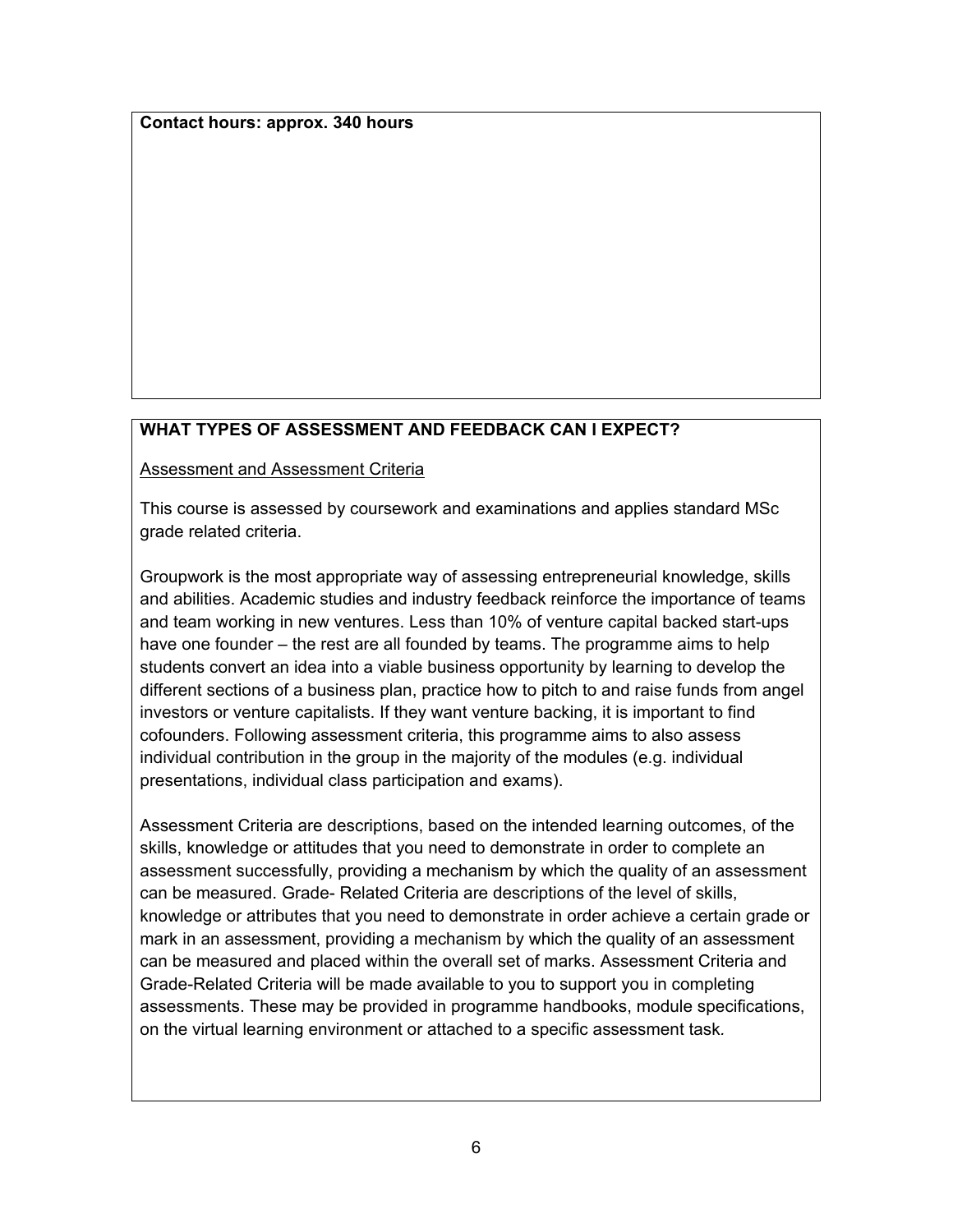## Feedback on assessment

Feedback will be provided in line with our Assessment and Feedback Policy and will be provided in a variety of ways throughout your course, both formally and informally, in order to support your learning.

You will normally be provided with coursework feedback within three weeks of the submission deadline or assessment date. This would normally include a provisional grade or mark. The timescale for feedback on final projects or dissertations may be longer. Examination grades will be provided once they have been agreed by an Assessment Board.

More details about the feedback you can expect from individual modules and assessments will be provided by your lecturers.

The full policy can be found at:

https://www.city.ac.uk/ data/assets/pdf file/0008/68921/assessment and feedback p [olicy.pdf](https://www.city.ac.uk/__data/assets/pdf_file/0008/68921/assessment_and_feedback_policy.pdf)

#### Assessment Regulations

In order to pass your Programme, you should complete successfully or be exempted from the relevant modules and assessments and will therefore acquire the required number of credits. The programme is weighted according to the number of credits awarded for each module. Pass / Fail modules are excluded from this calculation.

The pass mark for each module is 50% and there are no minimum qualifying marks for individual components.

If you fail an assessment component or a module, the following will apply:

## **1. Re-Sit:**

You will normally be offered one re-sit attempt.

If you are successful in the re-sit, you will be awarded the credit for that module. The mark for each assessment component that is subject to a re-sit will be capped at the pass mark for the module. This capped mark will be used in the calculation of the final module mark together with the original marks for the component(s) that you passed at first attempt.

## **2. Compensation:**

Compensation can only be awarded by the Final Assessment Board and must be applied within the following limits and conditions: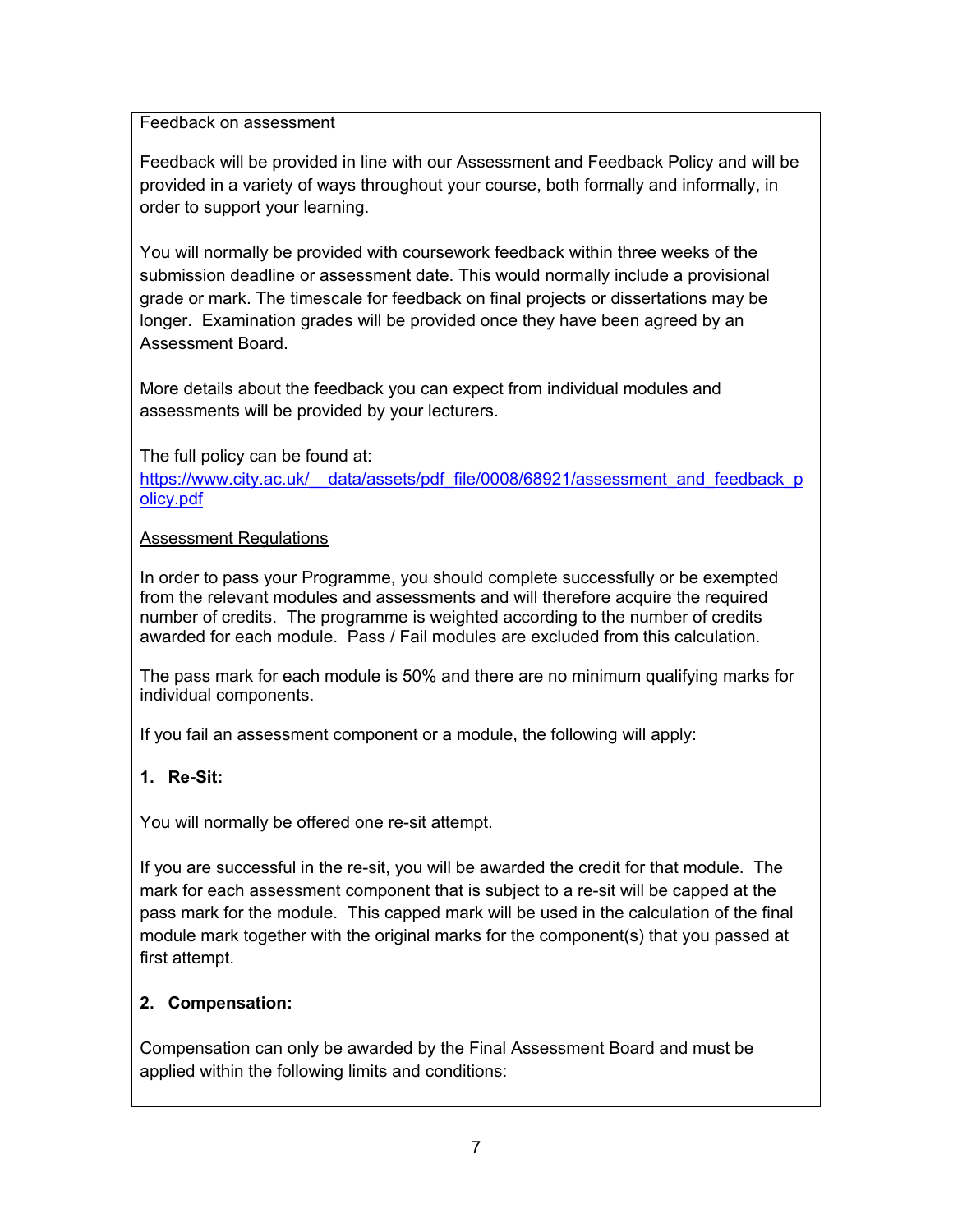Where you fail up to a total of 20 credits (15 for a postgraduate certificate), you may be eligible for compensation if:

- Compensation is permitted for the module involved (see the "What will I Study" section of the programme specification), and
- It can be demonstrated that you have satisfied all the Learning Outcomes of the modules in the Programme, and
- A minimum overall mark of no more than 10% below the module pass mark has been achieved in the module to be compensated, and
- An aggregate mark of 50% has been achieved overall.

If you receive a compensated pass in a module you will be awarded the credit for that module. The original component marks will be retained in the record of marks and your original mark shall be used for the purpose of your award calculation.

If, at the point where you have results for all taught modules:

- You have no more than 20 credits outstanding (15 for a PG Certificate), and
- The grade for this module(s) is 40% or above, and
- Your overall degree average is at least 50%, and
- If the module(s) is eligible for compensation.

Then you will **not** be required to undertake the re-sit for that module, as this will be eligible for compensation.

# **Please note:**

• **If you fail more than 20 credits (excluding project modules), then you must retake all outstanding assessments with no exceptions.**

If you do not meet the pass requirements for a module and do not complete your re-sit by the date specified you will not progress and the Assessment Board will require that you be withdrawn from the programme.

If you fail to meet the requirements for the Programme, the Assessment Board will consider whether you are eligible for an Exit Award as per the table below.

If you would like to know more about the way in which assessment works at City, please see the full version of the Assessment Regulations at: [http://www.city.ac.uk/\\_\\_data/assets/word\\_doc/0003/69249/s19.doc](http://www.city.ac.uk/__data/assets/word_doc/0003/69249/s19.doc)

# **WHAT AWARD CAN I GET?**

# Master's Degree: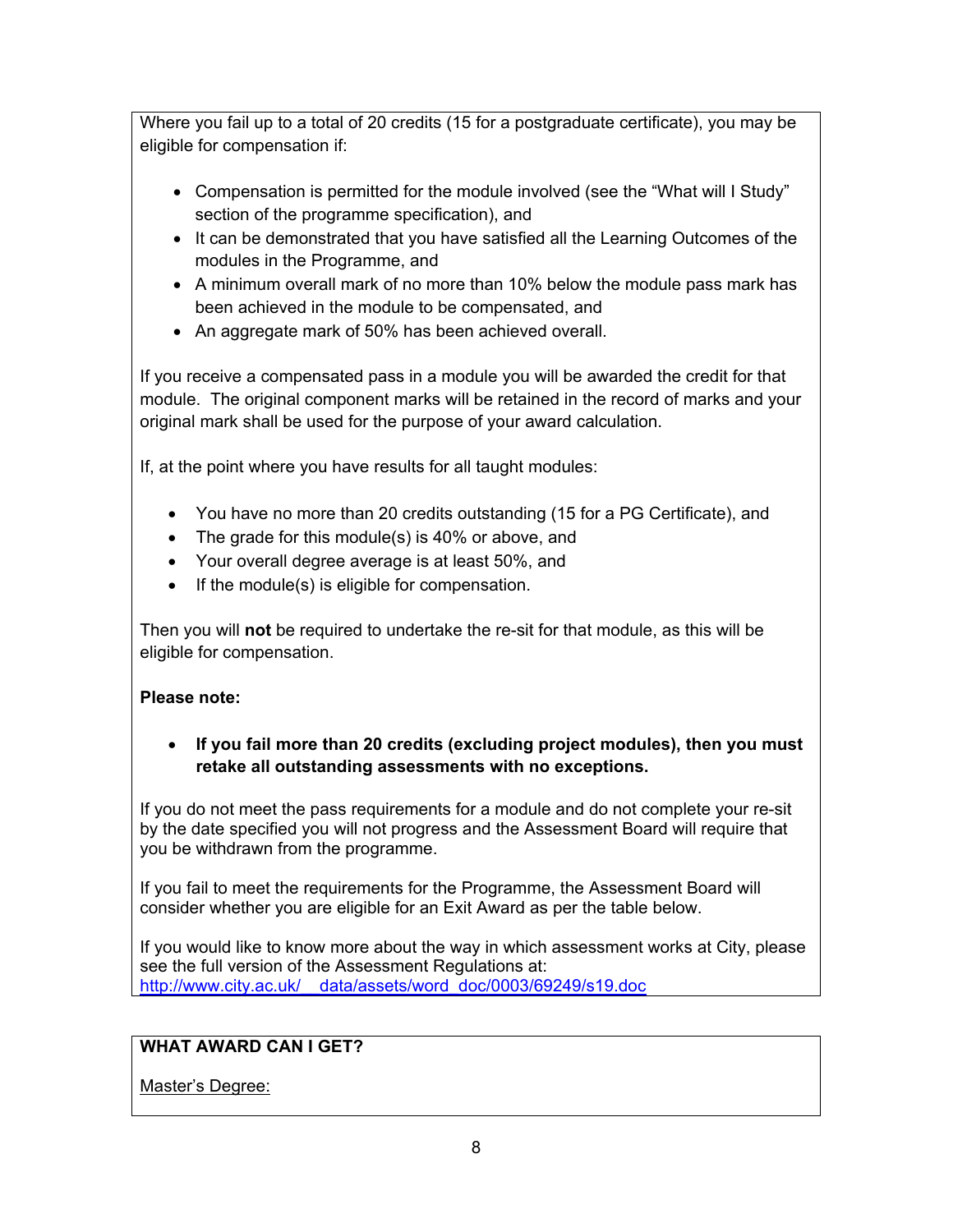|                                                          | HE.            | <b>Credits</b> | Weighting         | <b>Class</b>            | % required |  |  |
|----------------------------------------------------------|----------------|----------------|-------------------|-------------------------|------------|--|--|
| Taught                                                   | Level<br>7     | 180            | (%)<br>100%       | <b>With Distinction</b> | 70         |  |  |
|                                                          |                |                |                   | With Merit              | 65         |  |  |
|                                                          |                |                |                   | Without                 | 50         |  |  |
|                                                          |                |                |                   | Classification          |            |  |  |
| Postgraduate Diploma:                                    |                |                |                   |                         |            |  |  |
| You must achieve 120 credits with a minimum mark of 50%. |                |                |                   |                         |            |  |  |
|                                                          | HE<br>Level    | <b>Credits</b> | Weighting<br>(%)  | <b>Class</b>            | % required |  |  |
| Taught                                                   | $\overline{7}$ | 120            | 100               | <b>With Distinction</b> | 70         |  |  |
|                                                          |                |                | <b>With Merit</b> |                         | 65         |  |  |
|                                                          |                |                |                   | Without                 | 50         |  |  |
|                                                          |                |                |                   | Classification          |            |  |  |
| Postgraduate Certificate:                                |                |                |                   |                         |            |  |  |
|                                                          | <b>HE</b>      | <b>Credits</b> | Weighting         | <b>Class</b>            | % required |  |  |
|                                                          | Level          |                | (%)               |                         |            |  |  |
| Taught                                                   | 7              | 60             | 100               | <b>With Distinction</b> | 70         |  |  |
|                                                          |                |                |                   | <b>With Merit</b>       | 65         |  |  |
|                                                          |                |                |                   | Without                 | 50         |  |  |
|                                                          |                |                |                   | Classification          |            |  |  |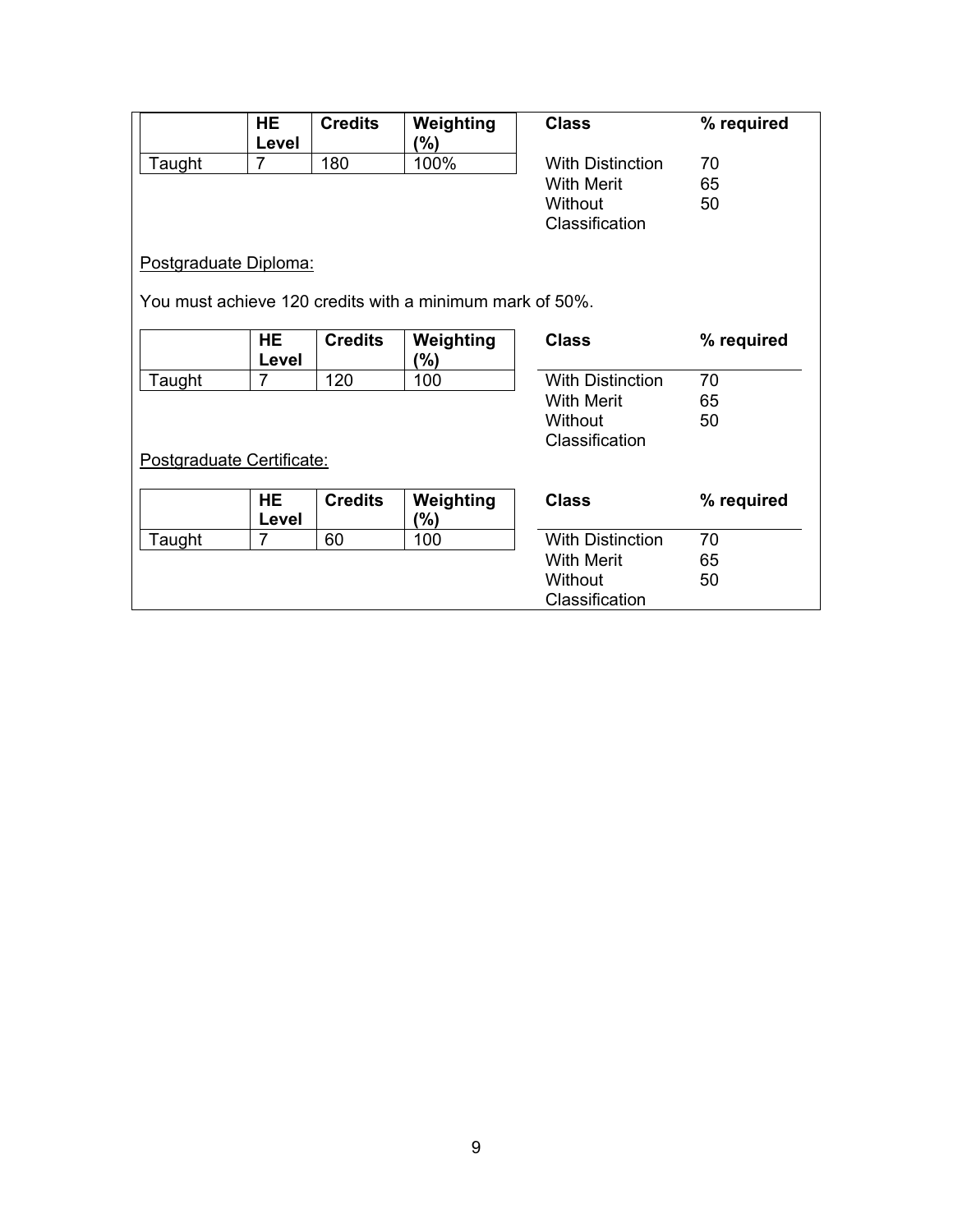## **WHAT WILL I STUDY?**

Throughout your study you will have the opportunity to work both individually and in groups, on a wide variety of subject matter. You will also have the opportunity to attend events to enable you to engage with external stakeholders and begin to build professional networks.

The course will kick off with New Venture Creation. This will be a four-day intensive module where you and your fellow students will be able to meet each other and share ideas, form teams and build prototypes. At the beginning of the course you will also complete a number of induction workshops including:

- Team building
- Career induction and careers fair
- Professional development skills

#### **Term one:**

You will complete five core modules covering core material such as New Venture Creation (induction week), Managing Innovation, , Marketing Innovations, Accounting and Finance for Entrepreneurs, New Product Development. You will start Entrepreneurship Mentoring. You will select and meet your entrepreneurship mentors with whom you will work throughout the programme. Term one is worth 55 credits in total.

#### **Term two:**

You will also complete six core modules in term two covering areas such as Leading Entrepreneurial Teams, High Growth Entrepreneurship, Managing Operations for Scaling Up, Sales Management, Entrepreneurship and Society and Funding the New Venture. You will also have the Entrepreneurship mentoring module which will continue and complete in term 3. Term two is worth 60 credits in total.

## **Term three:**

In term three you will complete two core modules on The Entrepreneurial Advisor and M&A and Other Exits for Entrepreneurs, alongside established electives (some of which are listed in the table below) or your Business Research Project/Business Plan. In this term you will also complete the Entrepreneurship Mentoring module which you started in term 1Term three is worth 65 credits in total.

Throughout your studies you will undertake a number of professional and career development workshops. You will also have the opportunity to enter the Business Plan Competition which is optional and carries no credits.

| <b>Module Title</b>         | <b>SITS</b><br>Code | <b>Module</b><br><b>Credits</b> | Core/<br><b>Elective</b> | Compensation<br>Yes/No | Level |
|-----------------------------|---------------------|---------------------------------|--------------------------|------------------------|-------|
| <b>New Venture Creation</b> | <b>SMM334</b>       | 15                              |                          |                        |       |
| Managing Innovation         | <b>SMM378</b>       | 10                              |                          |                        |       |
| Entrepreneurship            | <b>SMM394</b>       | 10                              | C                        |                        |       |
| Mentoring                   |                     |                                 |                          |                        |       |
| Marketing innovations       | <b>SMM336</b>       | 10                              |                          |                        |       |
| Accounting for              | <b>SMM335</b>       | 10                              |                          |                        |       |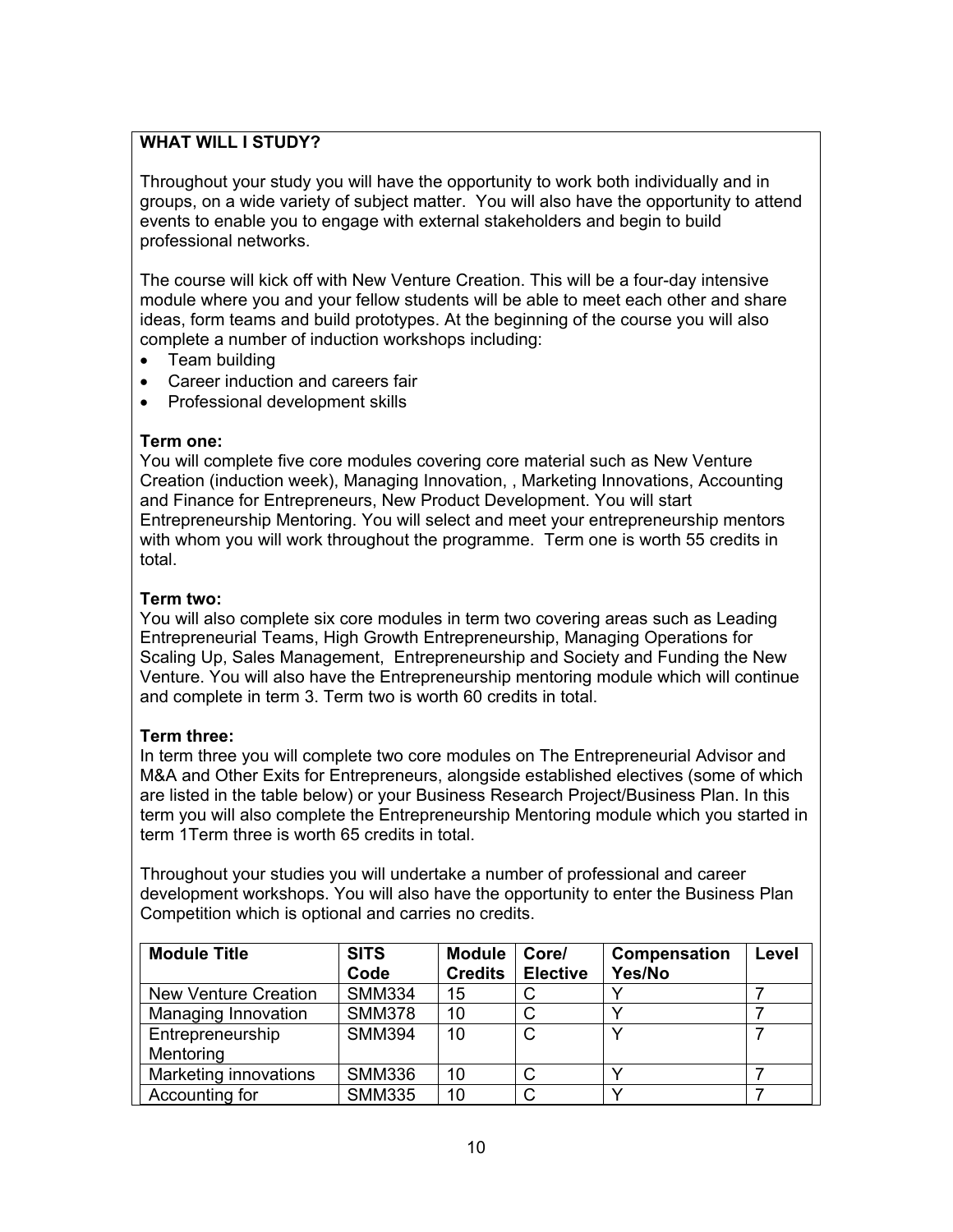| Entrepreneurs                  |               |    |                |   |                |
|--------------------------------|---------------|----|----------------|---|----------------|
| <b>New Product</b>             | <b>SMM339</b> | 10 | C              | Y | $\overline{7}$ |
| Development                    |               |    |                |   |                |
| Leading entrepreneurial        | <b>SMM337</b> | 10 | $\mathsf{C}$   | Y | $\overline{7}$ |
| teams                          |               |    |                |   |                |
| <b>High Growth</b>             | <b>SMM887</b> | 10 | $\overline{C}$ | Y | $\overline{7}$ |
| Entrepreneurship               |               |    |                |   |                |
| Managing operations            | <b>SMM375</b> | 10 | C              | Y | $\overline{7}$ |
| for scaling up                 |               |    |                |   |                |
| Sales Management               | <b>SMM350</b> | 10 | C              | Y | $\overline{7}$ |
| Funding the New                | <b>SMM349</b> | 10 | $\overline{C}$ | Y | $\overline{7}$ |
| Venture                        |               |    |                |   |                |
| The Entrepreneurial            | <b>SMM376</b> | 15 | C              | Y | $\overline{7}$ |
| Advisor: Problem               |               |    |                |   |                |
| Solving for Early-stage        |               |    |                |   |                |
| Companies or new               |               |    |                |   |                |
| initiatives                    |               |    |                |   |                |
| <b>M&amp;A and Other Exits</b> | <b>SMM377</b> | 10 | C              | Y | $\overline{7}$ |
| for Entrepreneurs              |               |    |                |   |                |
| Purpose-driven                 | <b>SMM766</b> | 10 | C              | Y | $\overline{7}$ |
| entrepreneurship               |               |    |                |   |                |
| <b>Business Research</b>       | <b>SMM319</b> | 30 | E              | N | $\overline{7}$ |
| project/Business Plan          |               |    |                |   |                |
| Ethics, Society and the        | <b>SMM500</b> | 10 | E              | Y | $\overline{7}$ |
| <b>Financial Sector</b>        |               |    |                |   |                |
| <b>Political Risk</b>          | <b>SMM343</b> | 10 | E              | Y | $\overline{7}$ |
| Management                     |               |    |                |   |                |
| Retail Supply Chain            | <b>SMM956</b> | 10 | E              | Y | $\overline{7}$ |
| Management                     |               |    |                |   |                |
| <b>Strategy Consulting</b>     | <b>SMM279</b> | 10 | E              | Y | $\overline{7}$ |
| <b>Skills</b>                  |               |    |                |   |                |
| Driving Supply Chain           | <b>SMM287</b> | 10 | E              | Y | $\overline{7}$ |
| <b>Innovation Through</b>      |               |    |                |   |                |
| Technology                     |               |    |                |   |                |
| Storytelling for               | <b>SMM143</b> | 10 | Е              | Y | $\overline{7}$ |
| <b>Business</b>                |               |    |                |   |                |
| Strategic Innovation in        | <b>SMM278</b> | 10 | E              | Y | $\overline{7}$ |
| <b>Hyper Competition</b>       |               |    |                |   |                |
| Procurement                    | <b>SMM543</b> | 10 | E              | Y | $\overline{7}$ |

During term three you will be able to choose from a range of electives to personalise your experience.

This list of electives is an indication of the range of modules that can be on offer and is subject to change due to circumstances such as: enhancing or updating the quality and content of educational provision; responding to student feedback; academic staffing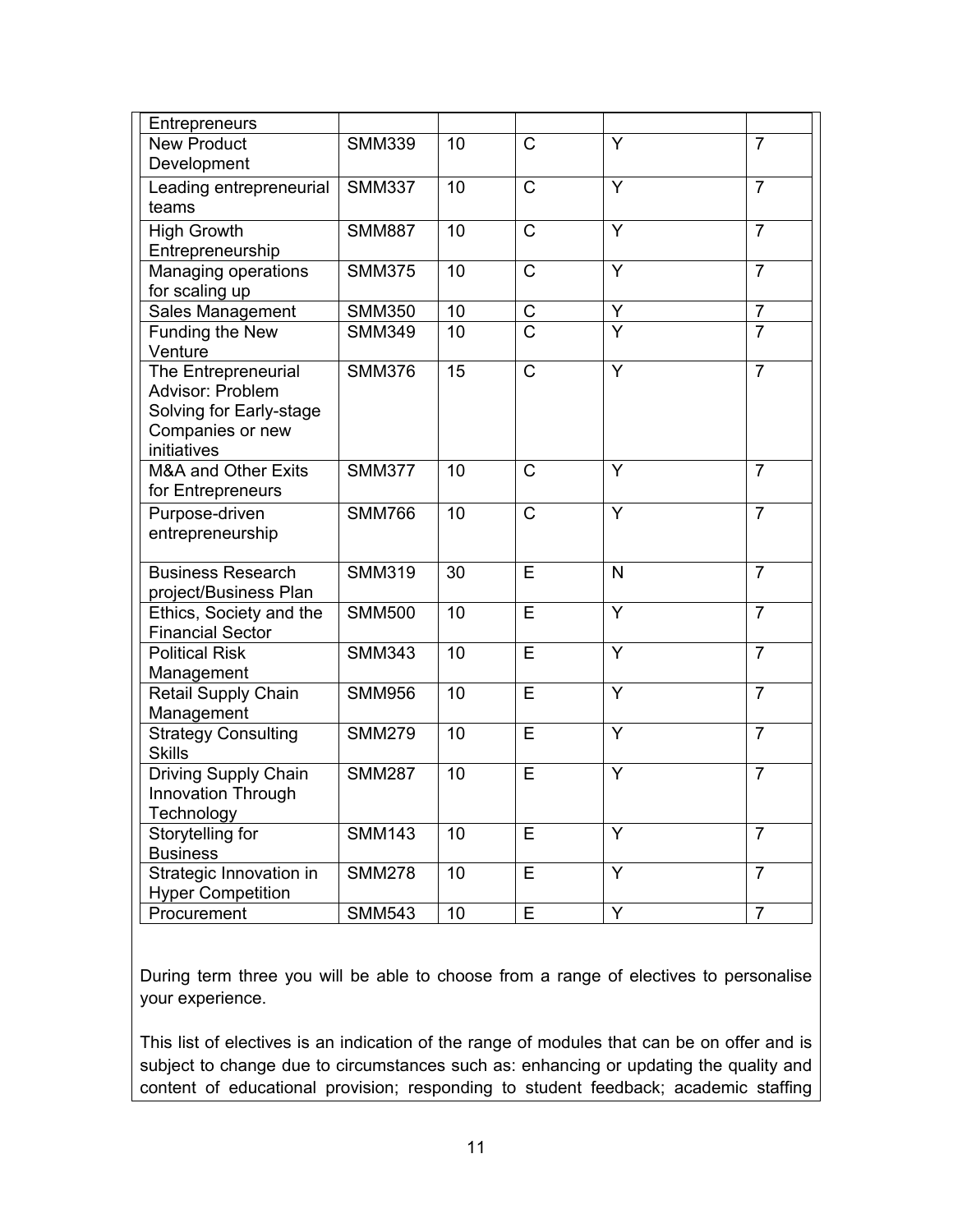changes; the number of students in each programme; a lack of student demand for certain modules; or factors beyond the institution's reasonable control, such as meeting the latest requirements of a commissioning or accrediting body. For these reasons, not all the electives listed will be offered every year. New (additional or replacement) modules may also be added for these reasons.

There may also be pre-requisites for joining a module, and space and timetable availability restrictions may also apply.

The list of electives offered in a given year will be confirmed by February 1<sup>st</sup>.

# **TO WHAT KIND OF CAREER MIGHT I GO ON?**

We envision that our MSc in Entrepreneurship students will either start their own ventures or pursue careers in start-ups or corporate organizations.

Typical industries: Start-up, IT/Internet, Banking/Finance, Consulting/Professional services, Engineering/Manufacturing, Consumer/Retail

Typical job profiles: Founder/CEO, Product Manager, Brand Manager, Business Development/Sales Manager, Project Management

Strategy Consulting

Notable employers: Launch their own venture, Work for other notable start-ups, Google, Amazon.com, E&Y, KPMG

If you would like more information on the Careers support available at Bayes, please go to:<https://www.cass.city.ac.uk/intranet/student/cass-careers>

# **WHAT STUDY ABROAD OPTIONS ARE AVAILABLE?**

A number of international electives are on offer across the MSc Programme and in the past have included modules run in Dubai, Madrid and Singapore. Further information will be made available as part of the elective decision process.

# **HOW DO I ENTER THE COURSE?**

To be accepted on to a Bayes MSc degree you will need a good Bachelors degree. This usually means a high UK 2.1 or above, or the equivalent from an overseas institution. Some level of previous study in the specific subject area may be required.